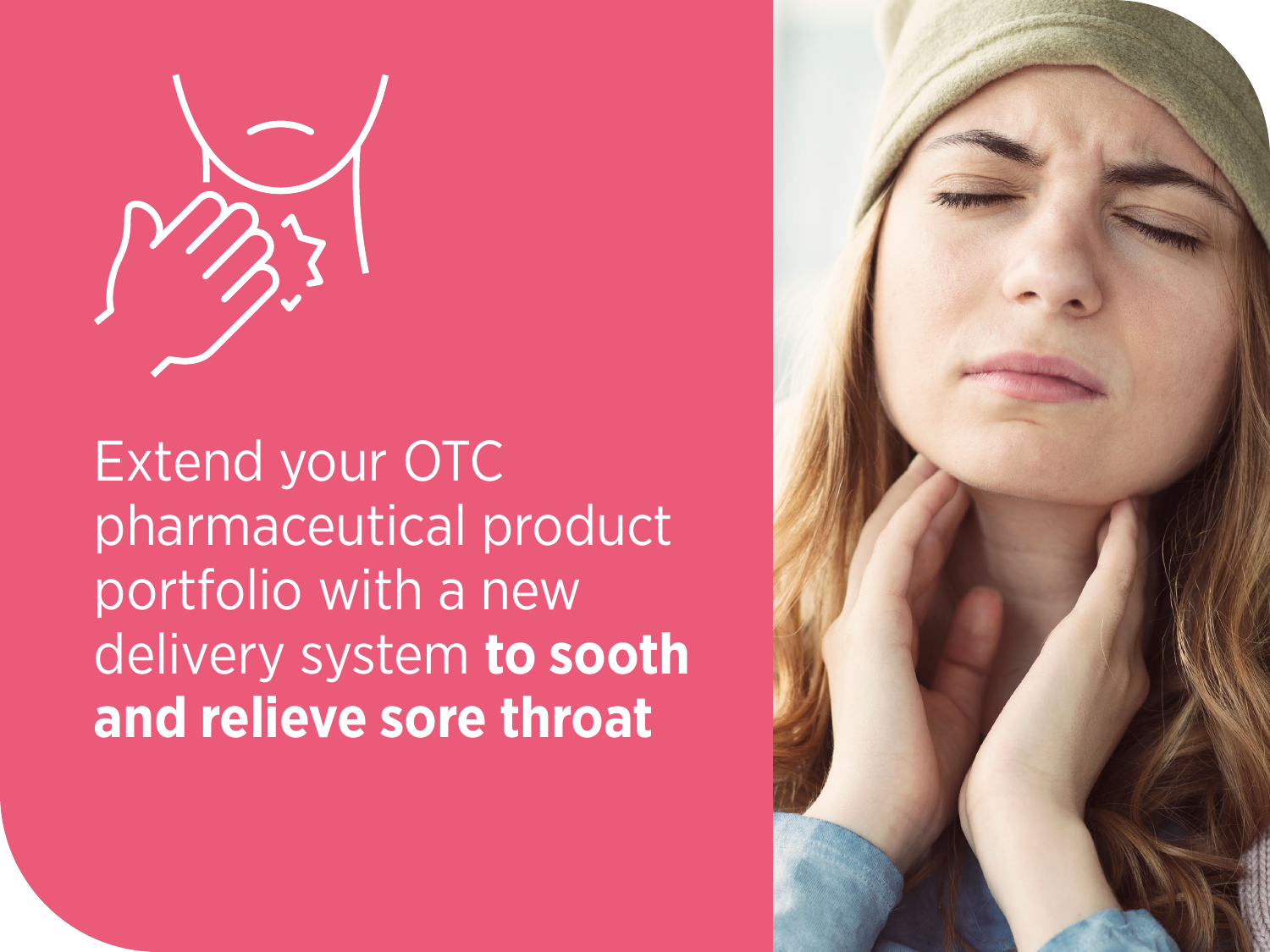## **COUGH & COLD CHEWING GUM**



This product is used for local and temporary relief of the symptoms of mild buccopharyngeal infections, which are associated with pain and without fever such as: throat irritation, aphonia, small oral sores.

### ACTIVE INGREDIENTS:

5 mg of chlorhexidine dihydrochloride and 5 mg of Benzocaine. The active ingredients of this medicine act combining the antiseptic function of chlorhexidine with the local anesthetic function of benzocaine.

**FLAVOR: Mint** 

**FORMAT:** Blister (2 x 6 gums)

#### ADMINISTRATION:

1 chewing gum, when necessary, leaving at least two hours between each one. The dosage of eight chewing gums per day should not be exceeded.

#### AGE:

Adults and children over 6 years of age.

Manufactured in SPAIN following GMP guidelines Registered in different European countries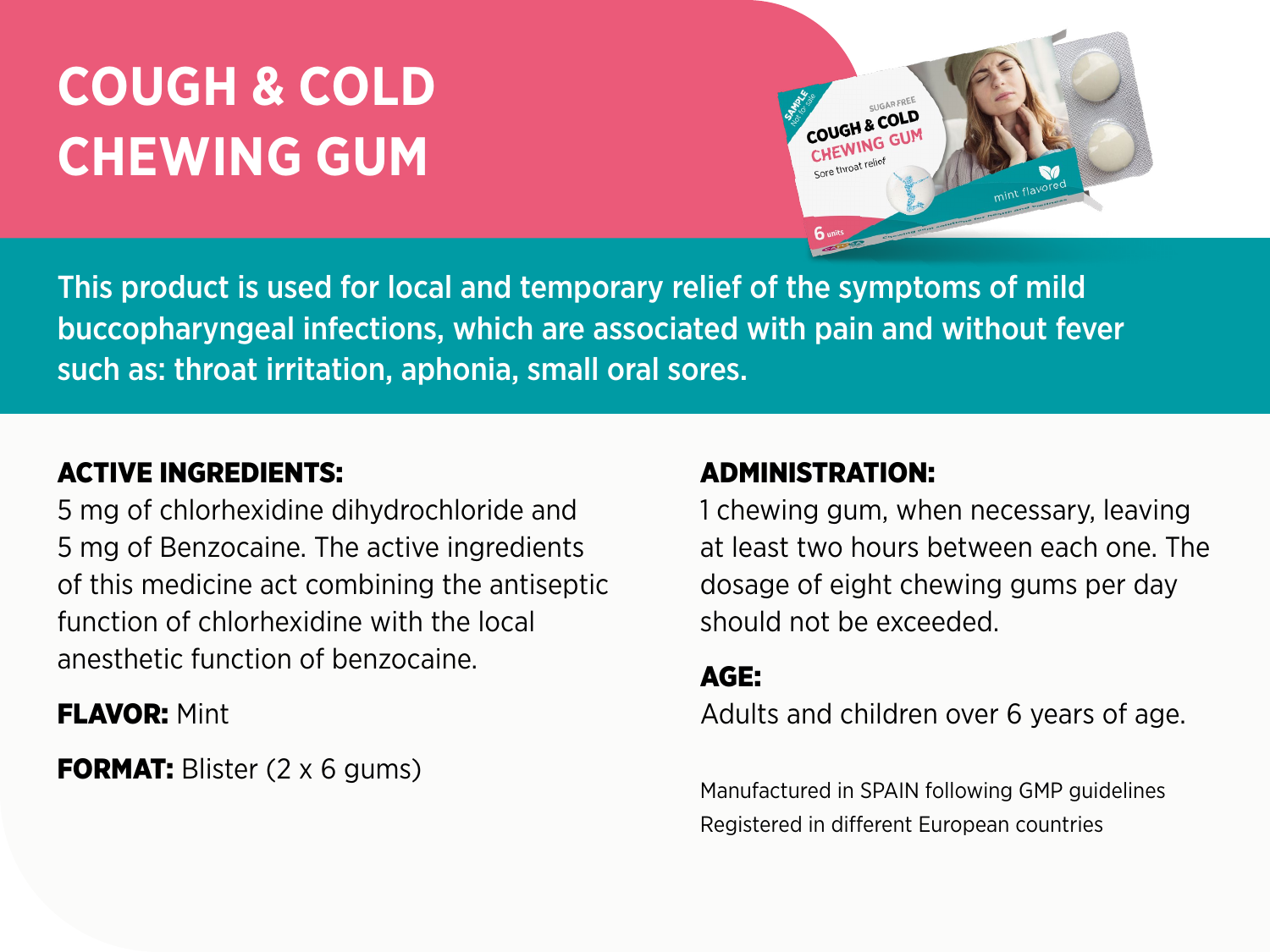### **A new delivery system**

# **WHY A MEDICATED CHEWING GUM?**



- Chewing gum stimulates **prolonged saliva production,** which results in **better throat hydration.**
- Active ingredients remain **longer** in the mouth.
- The prolonged time in mouth while chewing favours **API release.**
- **Efficient delivery, fast action:** the API could be absorbed faster through the oral mucosa.
- Reduced exposure to **gastrointestinal side effects.**
- Convenient, discreet to administer, does **not require water** to swallow.
- May **increase** patient's **treatment compliance.**
- Highly **accepted** by **children.**

Other benefits of chewing



Rises pH levels to neutralize harmful plaque acids

Reduces caries incidence







Freshens breath



Helps concentrate and release stress